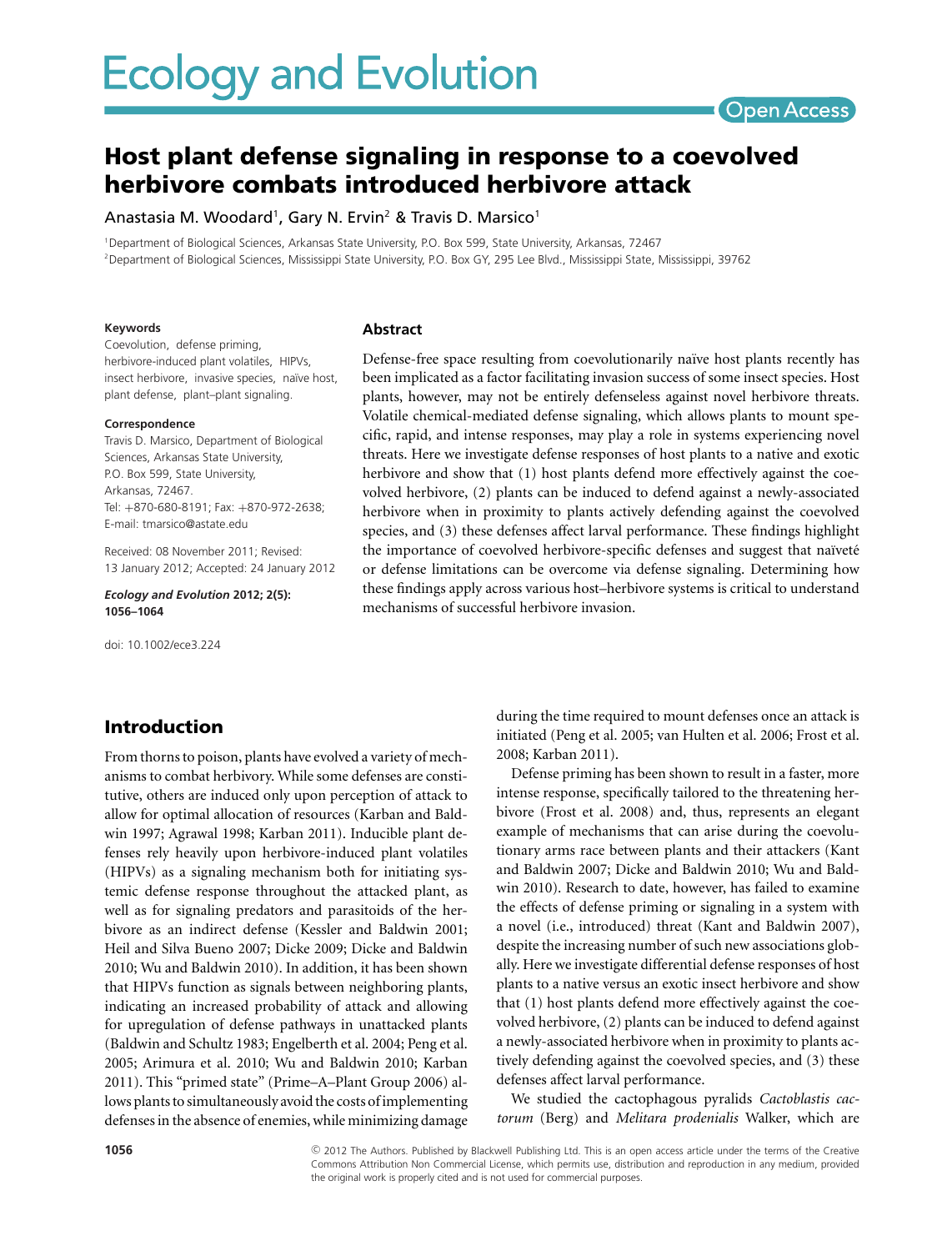

**Figure 1.** Fifth instar cactus-boring moth larvae. (A) *Cactoblastis cactorum* (Berg) and (B) *Melitara prodenialis* Walker.

associated predominantly with pricklypear cacti of the genus *Opuntia* (Cactaceae). North America has 10 species (in two genera, *Melitara* and *Ozamia*) of native *Opuntia*-feeding pyralids (Neunzig 1997). In 1989, however, the historic biological control agent *C. cactorum*, a species native to Argentina and neighboring countries, was discovered to have colonized Florida (Habeck and Bennett 1990) (Fig. 1A). Since then, *C. cactorum* has spread across the coastal regions of the southeastern United States (Legaspi and Legaspi 2010; Madsen 2011), where it attacks all *Opuntia* species within this region (Solis et al. 2004; Simonson et al. 2005; Sauby 2009).

*Melitara prodenialis*, the only species of cactophagous moth to naturally inhabit the southeastern United States (Fig. 1B), does not commonly negatively impact growth of *Opuntia* individuals or populations (Carlton and Kring 1994; Baker and Stiling 2009), indicating that the host plants are able to tolerate *M. prodenialis* feeding. In the field and laboratory, *Opuntia humifusa* (Raf.) Raf. and *Opuntia stricta* (Haw.) Haw., the two most abundant host plants in the southeastern United States, have been observed defending against *M. prodenialis* by sectioning off cladodes via an apparent programmed cell death response, often within 48 h of larval feeding (personal observation), or by exuding thick mucilage (Mafokoane et al. 2007) (Fig. 2). We hypothesized that these defense responses decrease larval survivorship by deterring feeding and increasing opportunities for larval desiccation, predation, and parasitism. These easily observed induced plant defenses normally are not exhibited by North American *Opuntia* infested with



**Figure 2.** Observable inducible defenses of *Opuntia*. (A) Programmed cell death defense in *Opuntia humifusa*, (B) mucilage defense in *O. humifusa*, and (C) programmed cell death defense and mucilage in *Opuntia stricta*.

*C. cactorum* (personal observation). We document here greater defense response of *Opuntia* to herbivory by the native coevolved herbivore *M. prodenialis* than to the newlyassociated invasive herbivore *C. cactorum*. Our results are important for implicating defense-free space as a key factor that has facilitated the invasion of *C. cactorum* and allowed it to become a destructive pest, whereas *M. prodenialis* is not outbreaking. We also document the apparent communication of defenses from plants responding to the coevolved native *M. prodenialis* to plants experiencing attack by the newlyassociated *C. cactorum*. We suggest HIPVs as the mechanism of this defense transfer. Our findings highlight the importance of coevolved herbivore-specific defenses and suggest that naïveté or defense limitations can be overcome via defense signaling.

# **Materials and Methods**

Two replicate experiments were conducted in which larvae of the native (*M. prodenialis*) and invasive (*C. cactorum*) moths were reared separately on host plants housed within mesh cages. Each cage contained a single herbivore species, but treatments varied based on combinations of herbivore species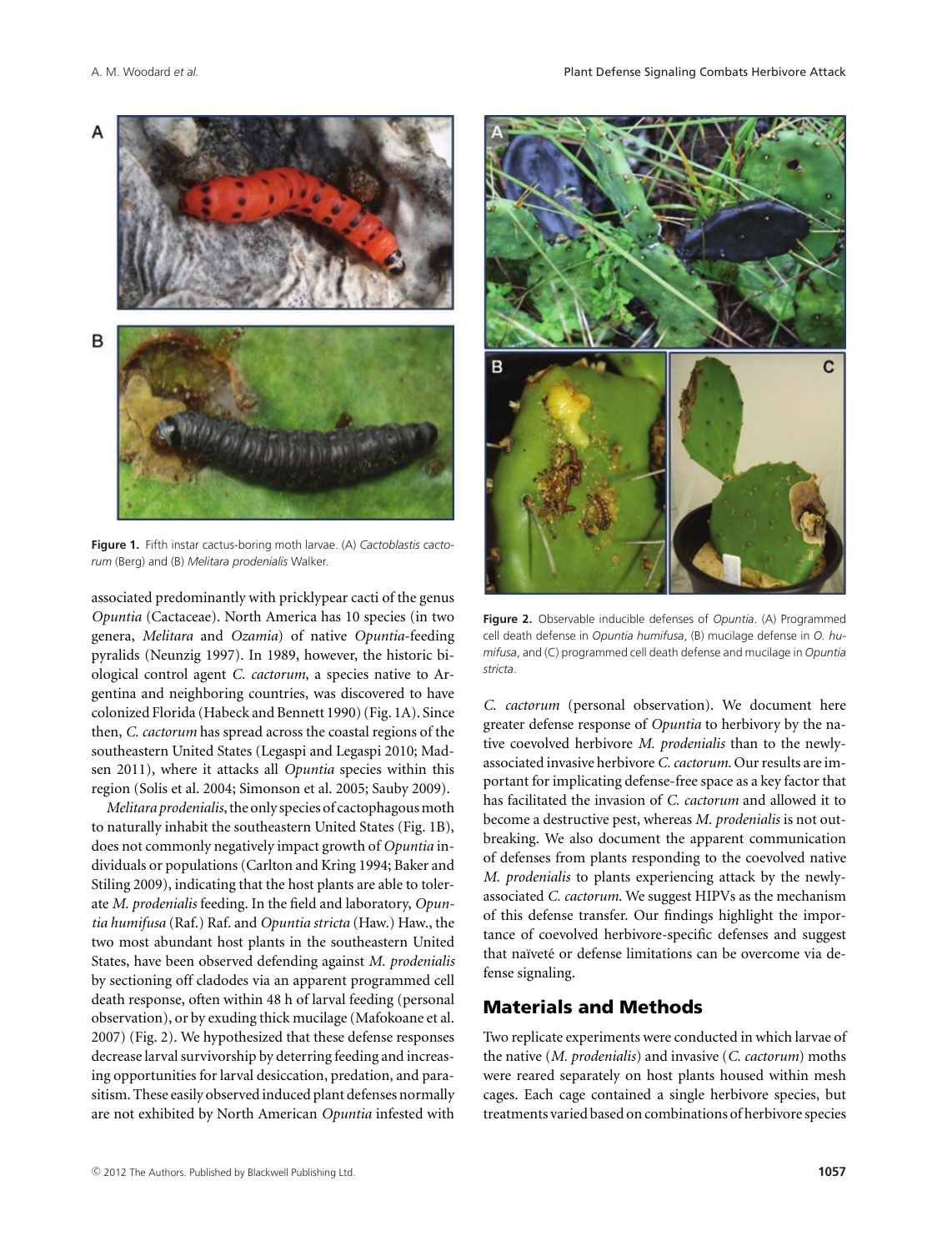to USDA APHIS-approved quarantine facilities.

in each rearing room as depicted in Figure 3. Plants and insects were wild collected from the Florida Panhandle, USA. Cladodes of *O. humifusa* and *O. stricta* were cut from large wild plants and planted in two-liter pots filled with sand collected from a dredge site in Northeast Mississippi, then allowed to root in a greenhouse for at least one season (e.g., February–April) before inclusion in the study. Immediately before the experiments, *C. cactorum* and *M. prodenialis* egg masses were collected from *Opuntia* spp. from field locations in the Florida Panhandle, USA, and transported back

Each of the total 226 experimental cages began with a single, greenhouse-grown, potted *Opuntia* host plant and 10–20 eggs or neonate larvae of one of the herbivore species. In each treatment, equal numbers of *O. humifusa* and *O. stricta* were used as hosts for each moth species. Cages containing the different host species were intermingled within each room. Laboratory experiment conditions were held at 26◦C, 12L:12D, and 50% or higher relative humidity. Rearing rooms contained 30 cm  $\times$  30 cm  $\times$  38 cm PVC-frame cages, each encased in a sewn polyester no-see-um mesh (∼100 holes per  $\text{cm}^2$ ) that was tied closed with nylon rope. Herbivore treatments included rooms containing each herbivore reared alone and rooms containing both herbivore species

A

(Fig. 3). There was airflow within each rearing room facilitated byindividual air handling units thatwas not recirculated but vented out of the building. Additional greenhouse-grown host plants were added as needed until larval feeding ceased. Plants were watered as needed every two to three weeks with 300 mL of tap water.

Entry into the host, feeding, and defense responses were recorded twice weekly for the duration of the experiments, and cages were inspected twice a week for the presence of pupae. All pupae were removed from their silken cocoons for weighing and sexing. Observed plant defenses were assigned a numerical value that ranged from no defense to severe defense:  $0 =$  no defense,  $1 =$  single drop of mucilage,  $2 =$  thin mucilage,  $3 =$  thick mucilage, and  $4 =$  mucilage and programmed cell death. Most mortality directly from host plant defenses (e.g., larvae becoming trapped in mucilage) happened early, within the first month of the experiment, when larvae were small. Defenses continued through larval feeding, but necrosis from feeding damage became increasingly hard to differentiate from programmed cell death defense. Thus data are only presented on defenses that occurred during the first month of larval feeding. Plant defenses were analyzed for all plants using a Kruskal–Wallis test with a post-hoc comparison of mean ranks. Larval development time (period

May 2009-June 2009 June 2009-June 2010  $n=22$  $n=25$  $n=44$  $n=27$  $n=20$ Room A Room A Room B Treatment: Treatment: M. prodenialis (n=47) with C. cactorum C. cactorum<sup>\*</sup> ( $n=47$ ) alone  $(n=44)$ \*C. cactorum was added to M. prodenialis rooms in August 2010 **Experiment 2 (Arkansas State University)** B May 2010-Apr 2011  $n=15$ n=30  $n=28$  $n=15$ Room C Room D Room E Treatment: Treatment: Treatment: C. cactorum M. prodenialis (n=15) with M. prodenialis alone  $(n=30)$ C. cactorum (n=15) alone  $(n=28)$ 

**Experiment 1 (Mississippi State University)** 

**Figure 3.** Experimental design of the two rearing experiments. (A) For Experiment 1 at Mississippi State University (2009–2010), two rearing rooms were used. The treatment of *Cactoblastis cactorum* reared only in the presence of plants infested with *C. cactorum* was separated in time from the treatment of *C. cactorum* reared in the presence of plants fed on by *Melitara prodenialis* (as well as *M. prodenialis* reared in the presence of plants fed on by *C. cactorum*). Half of the cages contained *Opuntia stricta* as the host plant, and the other half contained *Opuntia humifusa*. (B) In Experiment 2 at Arkansas State University (2010–2011), four treatments (*C. cactorum* reared only in the presence of plants fed on by *C. cactorum, C. cactorum* reared in the presence of plants fed on by with *M. prodenialis, M. prodenialis* reared in the presence of plants fed on by *C. cactorum*, and *M. prodenialis* reared only in the presence of plants fed on by *M. prodenialis*) were separated in space, in three rearing rooms. Half of the cages contained *O. stricta* as the host plant, and half contained *O. humifusa*.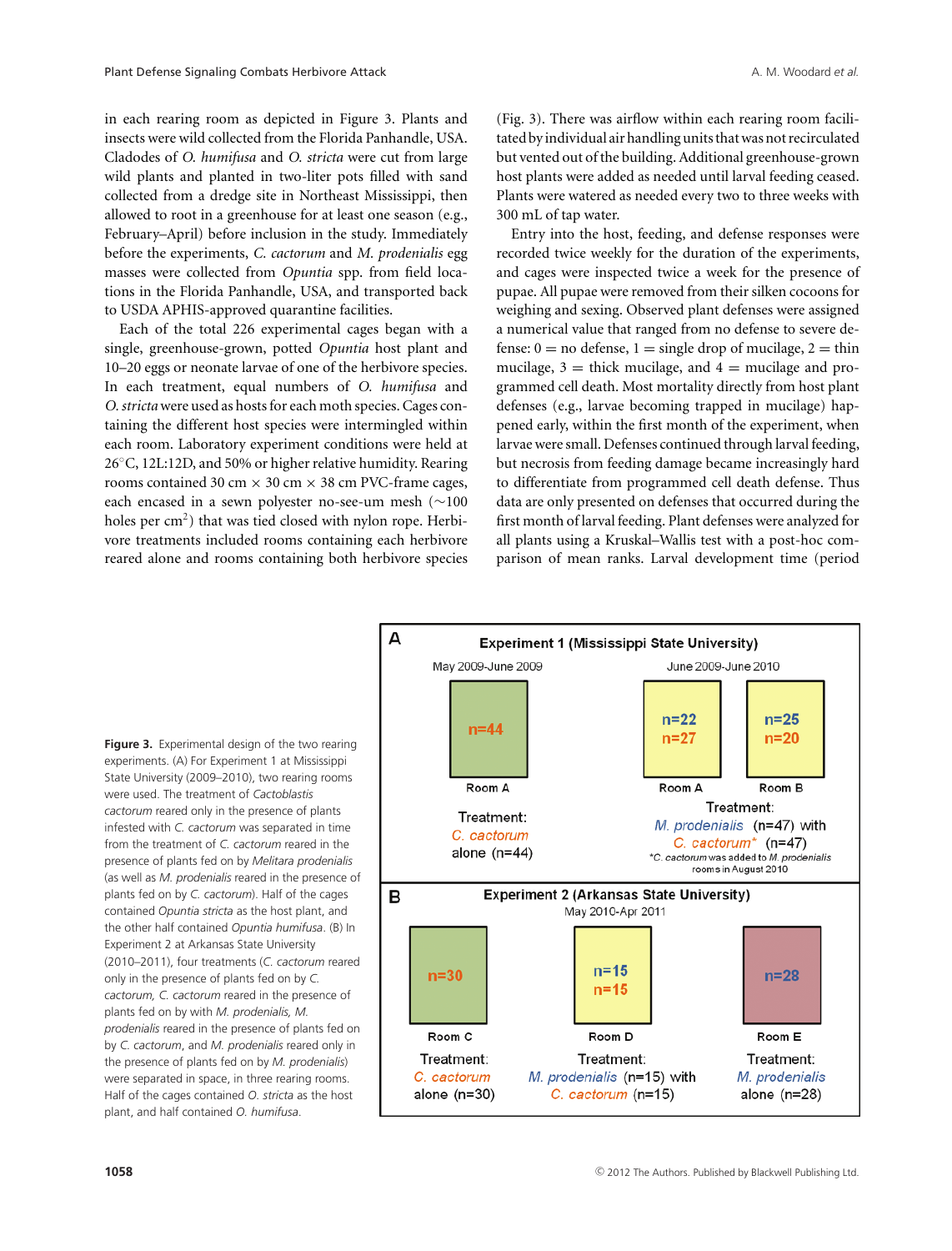| Source                    | Variable type | DF  | Adjusted sum of squares | Adjusted mean squares | F     | P       |
|---------------------------|---------------|-----|-------------------------|-----------------------|-------|---------|
| Average larval period     |               |     |                         |                       |       |         |
| Treatment                 | Fixed         | 3   | 597,440                 | 199,147               | 333.5 | < 0.001 |
| Experiment                | Random        |     | 4936                    | 4936                  | 8.3   | 0.005   |
| Error                     |               | 167 | 99,731                  | 597                   |       |         |
| Total                     |               | 171 |                         |                       |       |         |
| Survivorship to pupation  |               |     |                         |                       |       |         |
| Treatment                 | Fixed         | 3   | 85,126                  | 28,375                | 31.5  | < 0.001 |
| Experiment                | Random        |     | 6837                    | 6837                  | 7.6   | 0.006   |
| Error                     |               | 221 | 901                     | 901                   |       |         |
| Total                     |               | 225 |                         |                       |       |         |
| Average female pupal mass |               |     |                         |                       |       |         |
| Treatment                 | Fixed         | 3   | 0.4592                  | 0.1531                | 53.4  | < 0.001 |
| Experiment                | Random        |     | 0.0384                  | 0.0384                | 13.4  | < 0.001 |
| Error                     |               | 154 | 0.4413                  | 0.0029                |       |         |
| Total                     |               | 158 |                         |                       |       |         |

Table 1. General linear mixed model results for larval performance measures. Despite a significant difference between the two experiments, the influence of our intended experimental treatments ranged from  $4 \times$  to  $40 \times$  stronger (based on F-statistics) than that of temporal replication.

between larval entry into host plant and pupation), larval survivorship, and female pupal mass were calculated and analyzed by combining data from the two experiments using a general linear mixed model with treatment as a fixed effect and experiment as a random effect. Post hoc Tukey LSD was used to compare fixed effect treatment means of the response variables in a pair-wise fashion. Size differences exist between pupae of opposite sexes; only mass of female pupae is presented because female mass has been associated with fecundity (Honek 1993; Tammaru et al. 2002), and it eliminates bias associated with uneven sex ratios in our dataset. Analyses were conducted using Minitab 15 (Minitab, Inc.). No significant differences in plant defense or larval performance were discovered due to host plant species, so plant species was not used as a factor in the final model. For all larval performance analyses, standard residuals were investigated by plotting them. Assumptions of the linear model were met in all analyses.

Replicate experiments were conducted during sequential years at two universities to replicate treatment combinations. At Mississippi State University (MSU), three treatments (*C. cactorum* alone, *C. cactorum* with *M. prodenialis*, and *M. prodenialis* with *C. cactorum*) were separated in time due to laboratory space availability and availability of fieldcollected eggs (Fig. 3A). The second experiment, performed at Arkansas State University (ASU), separated four experimental treatments in space (*C. cactorum* alone, *C. cactorum* with *M. prodenialis*, *M. prodenialis* with *C. cactorum*, and *M. prodenialis* alone) (Fig. 3B). Besides the different separation of experimental treatments (temporal vs. spatial), a few additional differences existed between the two experiments: (1) different experimental locations (previously discussed), (2) the addition of T5 fluorescent grow lighting in Experiment 2 (note that both experiments had the same light regime, but Experiment 2 had more intense light), and (3) the use of neonate larvae (Experiment 1) versus unhatched egg masses (Experiment 2). Because of these factors unique to each experiment, the data analysis included "Experiment" as random effect in the linear model. Significant differences in the treatments (fixed effects) are considered robust given that differences in experimental conditions between the replicate studies added variation (Table 1).

# **Results**

#### **Differential defense**

When reared separately, host plants defended to a much greater degree against the coevolved *M. prodenialis* than the newly-associated *C. cactorum* (Kruskal–Wallis H = 117.2,  $P < 0.001$ , df = 3; Fig. 4). Larval development time was fourfold longer for *M. prodenialis* than for *C. cactorum*  $(F_{3,167} = 333.5, P < 0.001; Fig. 5A; Table 1), mean sur-$ vivorship was threefold lower for *M. prodenialis* than for *C. cactorum*  $(F_{3,221} = 31.5, P < 0.001; Fig. 5B; Table 1), and$ mean female pupal mass was twofold higher for *M. prodenialis* than for *C. cactorum* ( $F_{3,154} = 53.4$ ,  $P < 0.001$ ; Fig. 5C; Table 1).

We have evidence that the long *M. prodenialis* larval period (Fig. 5A) as well as the large female pupal mass (Fig. 5C) was in response to defenses produced by the host plants as opposed to simply species differences between *M. prodenialis* and *C. cactorum*. We conducted a trial in which *M. prodenialis* larvae were divided between two containers and fed synthetic diet (i.e., a non-defending food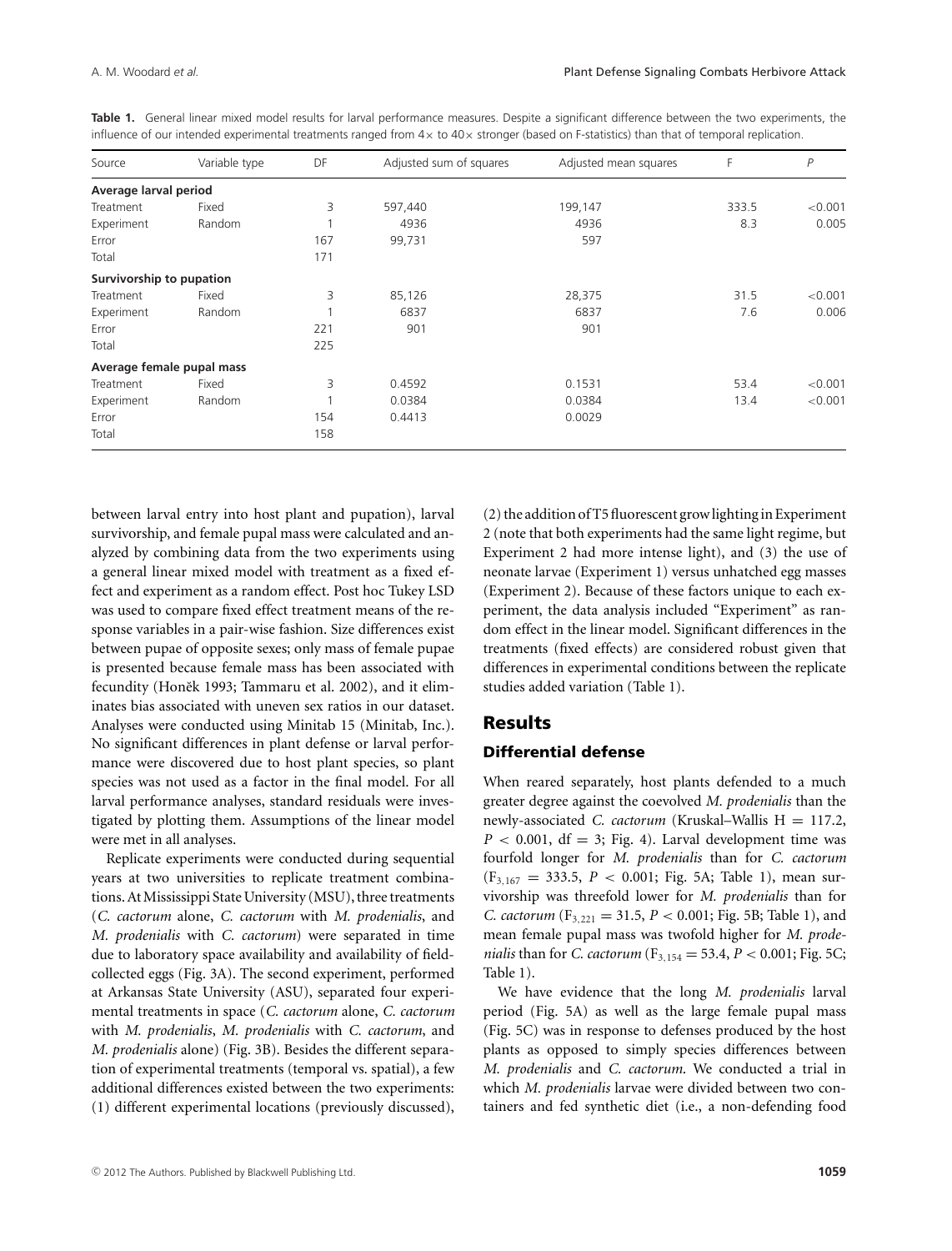

**Figure 4.** Host plant defense responses resulting from the four treatments applied. Percentage of plants defending at each of the described observable defense levels is shown. Data were analyzed with a Kruskal–Wallis test followed by a least significant difference in ranks test to determine pair-wise differences. Different letters above bars indicate significant differences between treatments.

source; see Marti et al. (2008) for synthetic diet recipe). For *M. prodenialis* reared on synthetic diet, the average larval period was more than threefold shorter than on defending host plants (2-sample *t*-test: *t* = –30.09, df = 90, *P* < 0.001; diet mean development time =  $61.4$  days  $\pm 1.8$  SE,  $n = 23$  caterpillars in two cages; host plant development time  $= 212.1$  days  $\pm$  4.7 SE,  $n = 74$  caterpillars in 13 cages). The average female pupal mass was 1.4-fold smaller for larvae fed on synthetic diet than on defending host plant (2-sample *t*-test:  $t = -3.62$ ,  $df = 17$ ,  $P = 0.002$ ; diet mean female pupal mass  $= 0.189$ g  $\pm$  0.018 SE,  $n = 9$  caterpillars in two cages; host plant mean female pupal mass =  $0.271g \pm 0.017$  SE,  $n = 36$  caterpillars in 13 cages). The larval development times and pupal masses of diet-reared *M. prodenialis* are more similar to *C. cactorum* than to *M. prodenialis* individuals reared on defending hosts.

#### **Defense signaling**

When *C. cactorum* was reared together with *M. prodenialis*, defense signaling was exhibited by plants fed upon by *C. cactorum* (Kruskal-Wallis H = 117.2,  $P < 0.001$ , df = 3; Fig. 4). Just over 5% of plants defended with thick mucilage when *C. cactorum*was reared alone, but over 35% of plants defended with thick mucilage and/or programmed cell death against *C. cactorum* when this species was reared in the same room as *M. prodenialis* (Fig. 4). *Cactoblastis cactorum* reared with *M. prodenialis* experienced decreased performance based on larval development time when compared with *C. cactorum* reared alone (F3,<sup>167</sup> = 333.5, *P* < 0.001; Fig. 5A; Table 1). Female pupae of *C. cactorum* reared with *M. prodenialis* weighed more than female pupae of *C. cactorum* reared alone ( $F_{3,154} = 53.4$ , *P* < 0.001; Fig. 5C; Table 1). Though survivorship between the two *C. cactorum* treatments was not significantly different in the laboratory (Tukey LSD pair-wise  $P = 0.23$ ; Fig. 5B), a twofold increase in larval development time would likely contribute to survivorship differences in nature. Thus, our data show that *Opuntia* defended more often and more strongly against *C. cactorum* when in the presence of other *Opuntia* plants eaten by *M. prodenialis*.

# **Discussion**

### **Differential defense**

Our experimental results are in agreement with recent findings that coevolved host–herbivore interactions provide bottom-up control on native herbivores, but may allow for outbreaks of newly-associated invasive insect species (Parker et al. 2006; Gandhi and Herms 2009; Raupp et al. 2010; Desurmont et al. 2011). During their coevolution, North American *Opuntia* likely evolved the ability to recognize and defend against *M. prodenialis*, whereas*C. cactorum*represents a novel threat, against which *Opuntia* does not or cannot defend (Pimentel 1963). Without knowledge of their different evolutionary histories, similar plant responses to larvae would be expected as both moth species appear to have identical feeding strategies (Neunzig 1997; Baker and Stiling 2009). In contrast with this expectation, our results suggest coevolution has a stronger influence than convergent feeding habits.

The signals involved in recognition and defense in this study system are yet unknown, but in various systems inducible defense response has been shown to be initiated by chemical recognition of a specific herbivore (Alborn et al. 1997; Paré et al. 1998; Felton and Tumlinson 2008; Wu and Baldwin 2009;Wu and Baldwin 2010). Someinsects have been found to repress or inhibit defenses, in some cases through the upregulation of conflicting pathways in the host plant (Musser et al. 2002); this could be a possible mechanism used by *C. cactorum* in this system. Alternatively, North American *Opuntia* could be na¨ıve to the feeding of *C. cactorum* (Gandhi and Herms 2009; Desurmont et al. 2011) if *C. cactorum* lacks the specific elicitors that cue host plant defense against *M. prodenialis*.

On non-defending food sources, larval development times for both our moth study species were similar to those of previous laboratory studies (Carlton and Kring 1994; Legaspi and Legaspi 2007; Mafokoane et al. 2007; Marti et al. 2008). When plants were defending, however, larval development times for both species increased to levels unprecedented in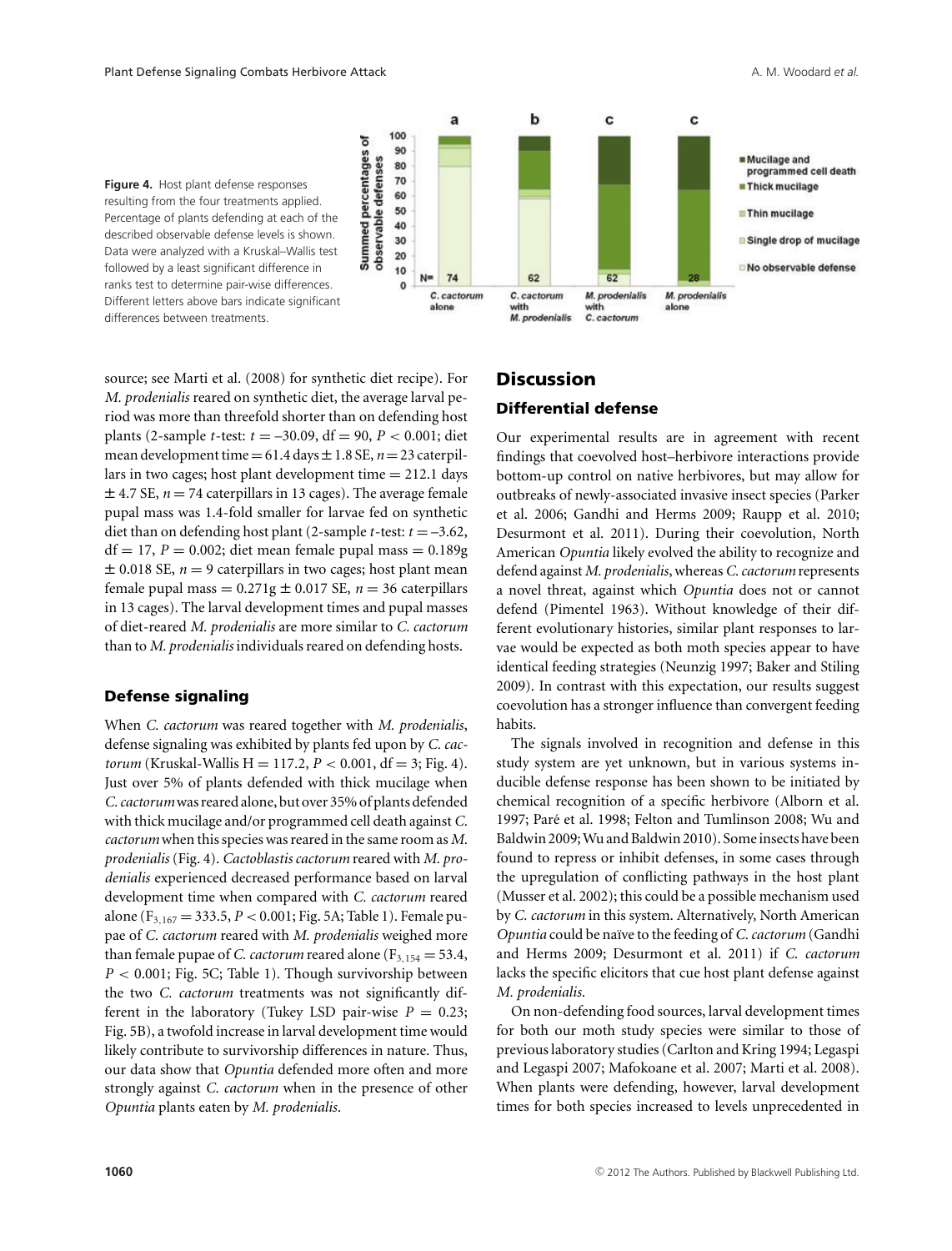

**Figure 5.** Larval performance responses to the four treatments applied. (A) Average larval development time, (B) percent survivorship to pupation, and (C) mean female pupal mass for each of the experimental treatments. Orange squares denote *Cactoblastis cactorum* and blue squares denote *Melitara prodenialis* larval performance responses. Error bars are 95% confidence intervals; different letters above mean points indicate significant differences at  $P < 0.05$ . Data were analyzed with a general linear mixed model with herbivore treatment as a fixed effect and experiment as a random effect. Pair-wise differences were determined with a Tukey LSD. Size differences exist between pupae of opposite sexes; only mass of female pupae is presented to eliminate bias associated with uneven sex ratios.

the literature. Pimentel (1963) observed that most successful biological control agents had previous associations only with related species or genera of host, but lacked an evolutionary history with the species controlled. Therefore, it is possible that the shared evolutionary history between *O. stricta* and *M. prodenialis* is the reason that *C. cactorum* was identified as a superior control agent for *O. stricta* over *M. prodenialis* (Dodd 1940).

#### **Defense signaling**

Since each plant was potted individually and had no physical contact with any other plant, we deduce that plant–plant signaling is occurring for plants eaten by *C. cactorum* following detection of HIPVs released from the plants defending against *M. prodenialis* (Farmer 2001; Heil and Silva Bueno 2007; Arimura et al. 2010; Karban et al. 2010). Our results,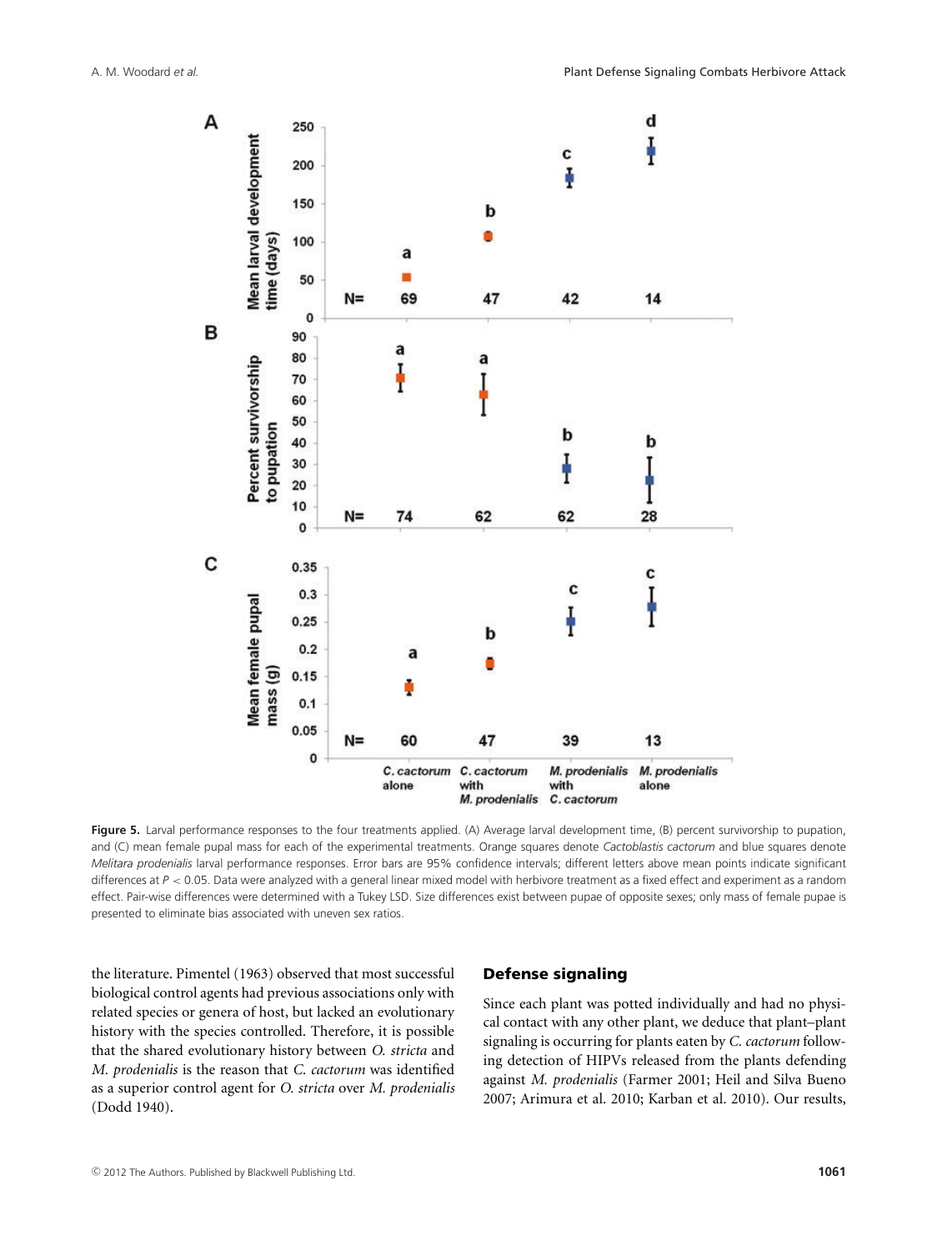therefore, appear to demonstrate that HIPVs initiated by native, coevolved herbivores can either induce defense in evolutionarily naïve host plant species or allow host plants to overcome novel counterdefenses of newly-associated herbivores. Given the clonal nature of *Opuntia*, plant–plant signaling in this system may have arisen as within-plant signals and as cues among kin (Heil and Karban 2010). There is an untested alternative, however. Even though plants have never been shown to directly respond to insect-derived volatile signals (Weinhold and Baldwin 2011), it is possible that selective pressures would favor this adaptation. Therefore, insect-derived volatiles are being pursued as an alternative to plant–plant signaling in this system.

Elevated defenses against *C. cactorum* resulted in significant larval performance consequences. Our results show that larval development time was extended and pupal mass of *C. cactorum* increased in plants exhibiting elevated defenses (Fig. 5). The change in larval development time indicates that host plant resistance reduces larval performance, likely from chemical defenses that limit food supply, reduce nutrient value, or interfere with hormones in the larvae (Chen 2008). Threats and suboptimal conditions in nature can create more opportunities for larvae with increased development time to succumb to predators, parasitoids, infection, starvation, and desiccation, thus reducing survivorship (Häggström and Larsson 1995; Benry and Denne 1997; Coley et al. 2006; Cornelissen and Stiling 2006). Moreover, our data are in agreement with previous findings that show longer development time in most insects is correlated with increased body size (Berger et al. 2006; Coley et al. 2006) (Fig. 5). Large body size also has been linked to increased susceptibility to predators, so it is possible that reductions in survivorship could be compounded in nature due to the combined larger body size and extended larval period (Berger et al. 2006). Therefore, responses resulting from defense-induced plants have the potential to decrease the survivorship and reproductive output of *C. cactorum* to a greater degree in nature than in the laboratory. In most insect species, however, large females are able to produce greater numbers of healthier offspring (Honěk 1993; Tammaru et al. 2002), indicating possible trade-offs to increased body size. Field studies are needed to assess how induced defenses in nature could influence the population dynamics of *C. cactorum*, particularly with regard to the overall trade-off between increased pupal size and fitness.

Our discovery that putative HIPVs initiated by a native, coevolved herbivore can induce defense against a newlyassociated insect pest suggests that defense signaling may have important applications for controlling *C. cactorum*, as has been suggested for other plant pest species (Thaler 1999; Khan et al. 2008; Gurr and Kvedaras 2010; Orre et al. 2010; Simpson et al. 2011). Identification and testing of HIPVs involved in defense signaling of *Opuntia* is currently underway. Investigations of the possible uses of *M. prodenialis* to reduce negative impacts of *C. cactorum* on native *Opuntia* individuals and populations will need to be tested in field conditions. Further exploration of defense signaling in relation to species invasions and additional research on the influence of evolutionary history on plant–herbivore interactions are greatly needed.

# **Acknowledgments**

The authors thank Clay Cooper, Mike Dampier, Angel De-Dual, Meghan Foard, Steven Hughes, Emily Mizell, Lysbeth Perez, Kristen Sauby, and Faye Stephens for their help in running the experiments and Richard Brown, Frank Davis, Debra Ingram, and John Schneider for their advice. We thank Florida State Parks for access to moth egg collection, and we greatly appreciate the help from Margaret Aresco, Matt Aresco, and "Turtle" Bob Walker at Nokuse Plantation for access to moth eggs and host plant material and their generous hospitality and lodging. The manuscript was reviewed and improved by comments from Kenton Leigh, Shannon Pelini, and Kirsten Prior. This work was funded by USDA (2007-55320-17847) and USGS grants (04HQAG0135 and 08HQAG0139) to G. N. E. and by the Arkansas Biosciences Institute and Arkansas State University College of Sciences and Mathematics.

#### **References**

- Agrawal, A. A. 1998. Induced responses to herbivory and increased plant performance. Science 279:1201–1202.
- Alborn, H. T., T. C. J. Turlings, T. H. Jones, G. Stenhagen, J. H. Loughrin, and J. H. Tumlinson. 1997. An elicitor of plant volatiles from beet armyworm oral secretion. Science 276:945–949.
- Arimura, G., K. Shiojiri, and R. Karban. 2010. Acquired immunity to herbivory and allelopathy caused by airborne plant emissions. Phytochemistry 71:1642–1649.
- Baker, A. J., and P. Stiling. 2009. Comparing the effects of the exotic cactus-feeding moth *Cactoblastis cactorum* (Berg) (Lepidoptera: Pyralidae) and the native cactus-feeding moth *Melitara prodenialis* (Walker) (Lepidoptera: Pyralidae) on two species of Florida *Opuntia*. Biol. Invasions 11:619–624.
- Baldwin, I. T., and J. C. Schultz. 1983. Rapid changes in tree leaf chemistry induced by damage: evidence for communication between plants. Science 221:277–279.
- Benrey, B., and R. F. Denne. 1997. The slow growth—high mortality hypothesis: a test using the cabbage butterfly. Ecology 78:987–999.
- Berger, D., R. Walters, and K. Gotthard. 2006. What keeps insects small? Size dependent predation on two species of butterfly larvae. Evol. Ecol. 20:575–589.
- Carlton, C. E., and T. J. Kring. 1994. *Melitara prodenialis* Walker on prickly pear in Arkansas. Southwest Entomol. 19:23–32.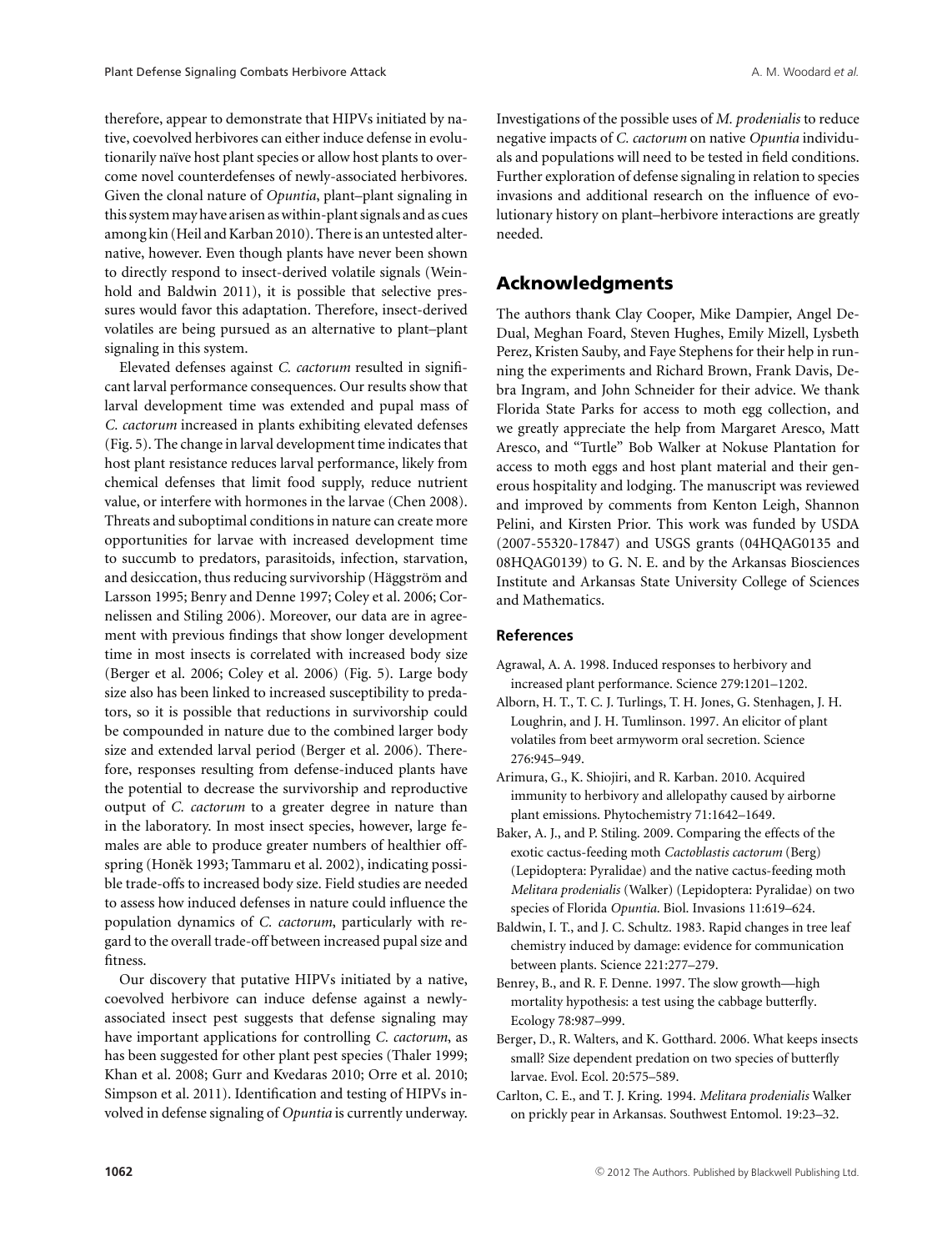Chen, M.-S. 2008. Inducible direct plant defense against insect herbivores: a review. Insect. Sci. 15:101-114.

Coley, P. D., L. M. Bateman, and T. A. Kursar. 2006. The effects of plant quality on caterpillar growth and defense against natural enemies. Oikos 115:219–228.

Cornelissen, T., and P. Stiling. 2006. Does low nutritional quality act as a plant defense? An experimental test of the slow-growth, high-mortality hypothesis. Ecol. Entomol. 31:32–40.

Desurmont, G. A., M. J. Donoghue, W. L. Clement, and A. A. Agrawal. 2011. Evolutionary history predicts plant defense against an invasive pest. Proc. Natl. Acad. Sci. U.S.A. 108:7070–7074.

Dicke, M. 2009. Behavioral and community ecology of plants that cry for help. Plant Cell. Environ. 32:654–665.

Dicke, M., and I. T. Baldwin. 2010. The evolutionary context for herbivore induced plant volatiles: beyond the "cry for help". Trends Plant Sci. 15:167–175.

Dodd, A. P. 1940. The biological campaign against prickly pear. Commonwealth Prickly Pear Board, Brisbane, pp. 177.

Engelberth, J., H. T. Alborn, E. A. Schmelz, and J. H. Tumlinson. 2004. Airborne signals prime plants against insect herbivore attack. Proc. Natl. Acad. Sci. U.S.A. 101:1781–1785.

Farmer, E. E. 2001. Surface-to-air signals. Nature 411: 854–856.

Felton, G. W., and J. H. Tumlinson. 2008. Plant–insect dialogs: complex interactions at the plant–insect interface. Curr. Opin. Plant Biol. 11:457–463.

Frost, C. J., M. C. Mescher, J. E. Carlson, and C. M. De Moraes. 2008. Plant defense priming against herbivores: getting ready for a different battle. Plant Physiol. 146:818–824.

Gandhi, K. J. K., and D. A. Herms. 2009. Direct and indirect effects of alien insect herbivores on ecological processes and interactions in forests of eastern North America. Biol. Invasions 12:389–405.

Gurr, G. M., and O. L. Kvedaras. 2010. Synergizing biological control: scope for sterile insect technique, induced plant defenses and cultural techniques to enhance natural enemy impact. Biol. Control. 52:198–207.

Habeck, D. H., and F. D. Bennett. 1990. *Cactoblastis cactorum* (Berg) (Lepidoptera: Pyralidae), a Phycitine new to Florida. Entomology Circular 333. Florida Department of Agriculture and Consumer Services Division of Plant Industry, Florida.

Häggström, H., and S. Larsson. 1995. Slow larval growth on a suboptimal willow results in high predation mortality in the leaf beetle *Galerucella lineola*. Oceologia 104:308–315.

Heil, M., and R. Karban. 2010. Explaining evolution of plant communication by airborne signals. Trends Ecol. Evol. 25:137–144.

Heil, M., and J. C. Silva Bueno. 2007. Within-plant signaling by volatiles leads to induction and priming of an indirect plant defense in nature. Proc. Natl. Acad. Sci. U.S.A. 104:5467–5472.

Honěk, A. 1993. Intraspecific variation in body size and fecundity in insects: a general relationship. Oikos 66:483–492.

Kant, M. R., and I. T. Baldwin. 2007. The ecogenetics and ecogenomics of plant herbivore interactions: rapid progress on a slippery road. Curr. Opin. Genet. Dev. 17:519–524.

Karban, R. 2011. The ecology and evolution of induced resistance against herbivores. Funct. Ecol. 25:339–347.

Karban, R., and I. T. Baldwin. 1997. Induced responses to herbivory. The University of Chicago Press, Chicago, pp. 330.

Karban, R., K. Shiojiri, and S. Ishizaki. 2010. An air transfer experiment confirms the role of volatile cues in communication between plants. Am. Nat. 176:381–384.

Kessler, A., and I. T. Baldwin. 2001. Defensive function of herbivore-induced plant volatile emissions in nature. Science 291:2141–2144.

Khan, Z. R., D. G. James, C. A. O. Midega, and J. A. Pickett. 2008. Chemical ecology and conservation biological control. Biol. Control. 45:210–224.

Legaspi, J. C., and B. C. Legaspi. 2007. Life table analysis for *Cactoblastis cactorum* immature and female adults under five constant temperatures: implications for pest management. Ann. Entomol. Soc. Am. 100:497–505.

Legaspi, B. C., and J. C. Legaspi. 2010. Field level validation of a CLIMEX model for *Cactoblastis cactorum* (Lepidoptera: Pyralidae) using estimated larval growth rates. Environ. Entomol. 39:368–377.

Madsen, J. D. 2011. Cactus Moth Detection & Monitoring Network. Available at: http://www.gri.msstate.edu/research/cmdmn, GeoResources Institute. Accessed 8 September 2011.

Mafokoane, L. D., H. G. Zimmermann, and M. P. Hill. 2007. Development of *Cactoblastis cactorum* (Berg) (Lepidoptera: Pyralidae) on six North American *Opuntia* species. Afr. Entomol. 15:295–299.

Marti, O. G., R. E. Myers, and J. E. Carpenter. 2008. Rearing *Cactoblastis cactorum* (Lepidoptera: Pyralidae) on artificial diet and *Opuntia* cladodes. J. Entomol. Sci. 43:95–106.

Musser, R. O., S. M. Hum-Musser, H. Eichenseer, M. Peiffer, G. Ervin, J. B. Murphy, and G. W. Felton. 2002. Herbivory: caterpillar saliva beats plant defenses. Nature 416:599–600.

Neunzig, H. H., and E. G. Munroe. 1997. Pyraloidea. Pyralidae (part), Phycitinae (part). Pp. 157 *in* R. B. Dominick, D. C. Ferguson, J. G. Franclemont, R. W. Hodges, eds. The moths of America north of Mexico, fascicle 15.4. The Wedge Entomological Research Foundation, Washington, D.C.

Orre, G. U. S., S. D. Wratten, M. Jonsson, and R. J. Hale. 2010. Effects of an herbivore-induced plant volatile on arthropods from three trophic levels in brassicas. Biol. Control 53:62–67.

Paré, P. W., H. T. Alborn, and J. H. Tumlinson. 1998. Concerted biosynthesis of an insect elicitor of plant volatiles. Proc. Natl. Acad. Sci. U.S.A. 95:13971–13975.

Parker, J. D., D. E. Burkepile, and M. E. Hay. 2006. Response to comment on "Opposing effects of native and exotic herbivores on plant invasion". Science 313:298b.

Peng, J. Y., Z. H. Li, H. Xian, J. H. Huang, S. H. Jia, X. X. Miao, and Y. P. Huang. 2005. Preliminary studies on differential